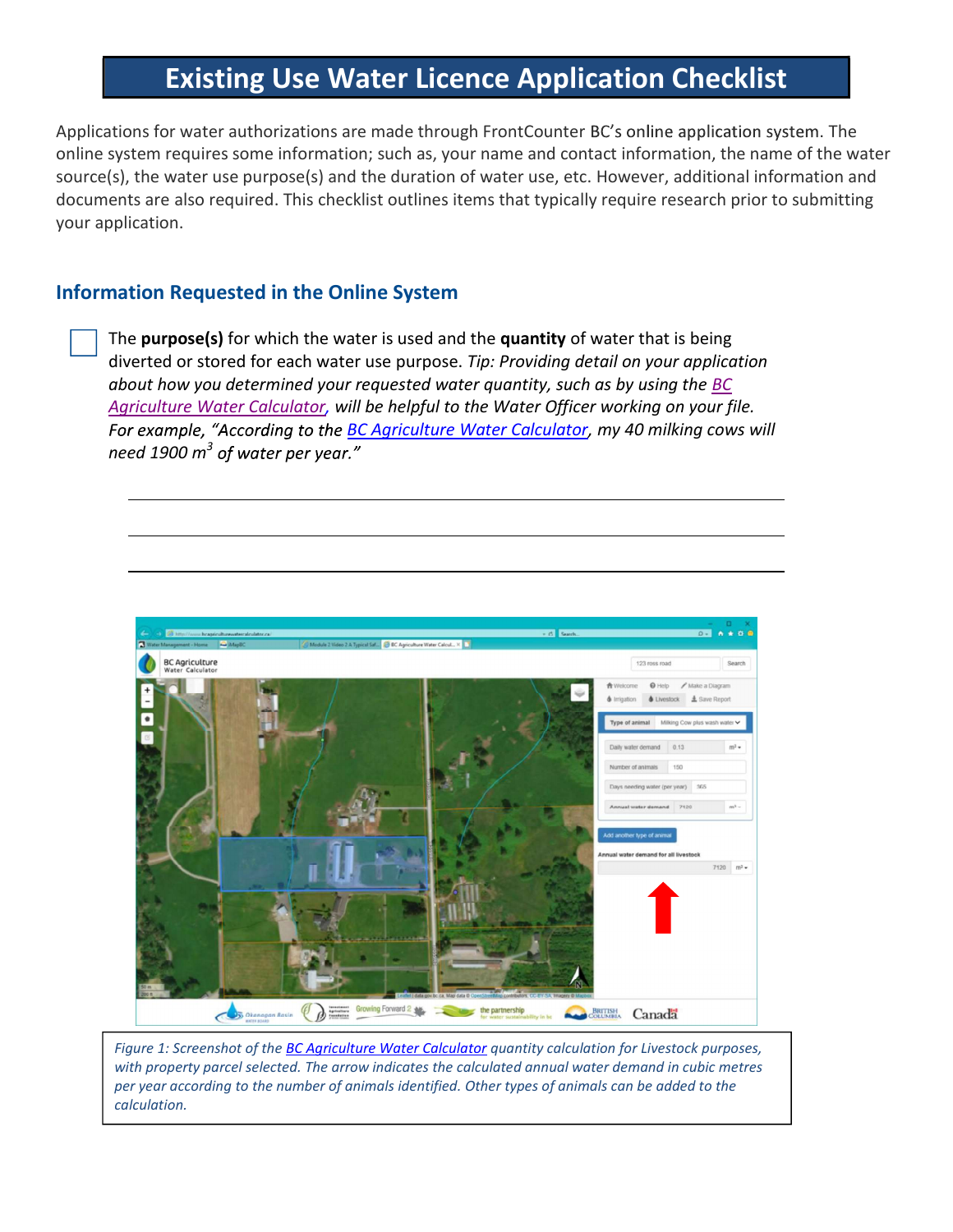| Land description and land tenure for all lands on which you are using the water, the        |
|---------------------------------------------------------------------------------------------|
| lands where your well(s) and other works are located, and any land that is physically       |
| affected by the works. This can be the legal description, the parcel ID number (9-digit PID |
| number on your property tax notice), or description if the land has not been surveyed.      |

Location (latitude and longitude in Decimal Degree format) of the well(s). Tip: Try finding this using Google Earth or Google Maps. Search your address and using your mouse, click where your well is located. A box will appear showing the coordinates.

Details of the well(s), including well depth, well diameter, construction date, and well ID plate number or well tag number, if available. If well depth is unknown, provide a statement identifying well depth to the best of your knowledge. Sources of information may include:

- BC GWELLS database (apps.nrs.gov.bc.ca/gwells/)
- Well construction reports
- Well construction or pump installation/maintenance invoices
- Pumping records
- Pump test reports and water quality test results

Details of the works (e.g., pumps, pipelines, irrigation system, reservoir), which may include pump type, pump power, type of irrigation system (sprinkler, drip line, etc.), and tank size.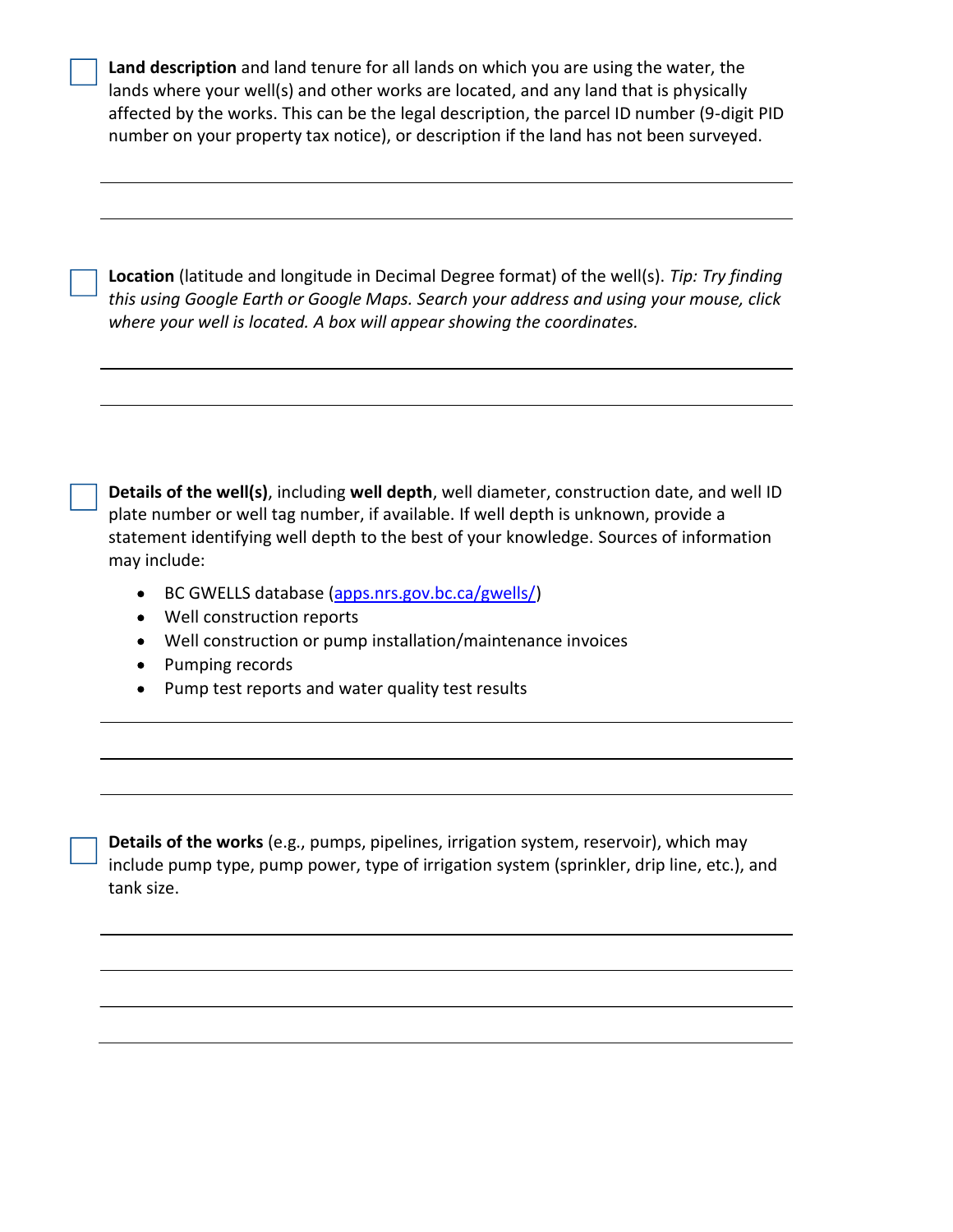A letter of agency authorizing someone else to apply on your behalf, when applicable.

**Documents to provide for the application**<br>A letter of agency authorizing someone else to apply on your behalf, when applicable.<br>A map or drawing that meets the requirements outlined in the Application Drawing<br>Standards. T A map or drawing that meets the requirements outlined in the Application Drawing Standards. These should indicate the following:

- Works (well location, main pipelines, etc.)
- Your property boundaries and/or boundaries of any property upon which the water will be used
- Actual places of use (barns, dwellings, lawns, outline of fields to be irrigated, etc.)  $\bullet$
- Labels  $\bullet$

#### Examples of acceptable maps and reports are provided below (Figures 2, 3, and 4).

Figure 2: A hand-drawn map showing well location, pipe, barns, house, and irrigated pasture field.



#### **Agriculture Water Demand Report** Generated by: www.bcagriculturewatercalculator.ca Date: Oct. 18, 2018 Property Property ID (PID): 013343882 Total Area: 4 hectares Irrigation Irrigated Area: 0.27 hectares Crop: Forage Soil: Silty Loam Irrigation Type: Sprinkler Climate ID: 25802036 Peak Evapotranspiration (ET): 5.2 mm/day Peak Flow Rate: 3.5 gpm Annual irrigation water demand: 880 m3 Livestock 2,000 animals x 0.05 m3/day x 365 days =  $36,500$  m3 Beef: Poultry - laying: 500 animals x 0.00009 m3/day x 365 days = 16.4 m3 Annual water demand for all livestock: 36,520 m3 Total annual water demand: 37,390 m3

Figure 3: First page of a report generated using the BC Agricultural Water Calculator, showing calculation details for irrigation and area, crop type, irrigation type, and number of animals. The tool also provides a total annual water demand in units of cubic metres (per year). The full generated report is a very useful addition to a water licence application.